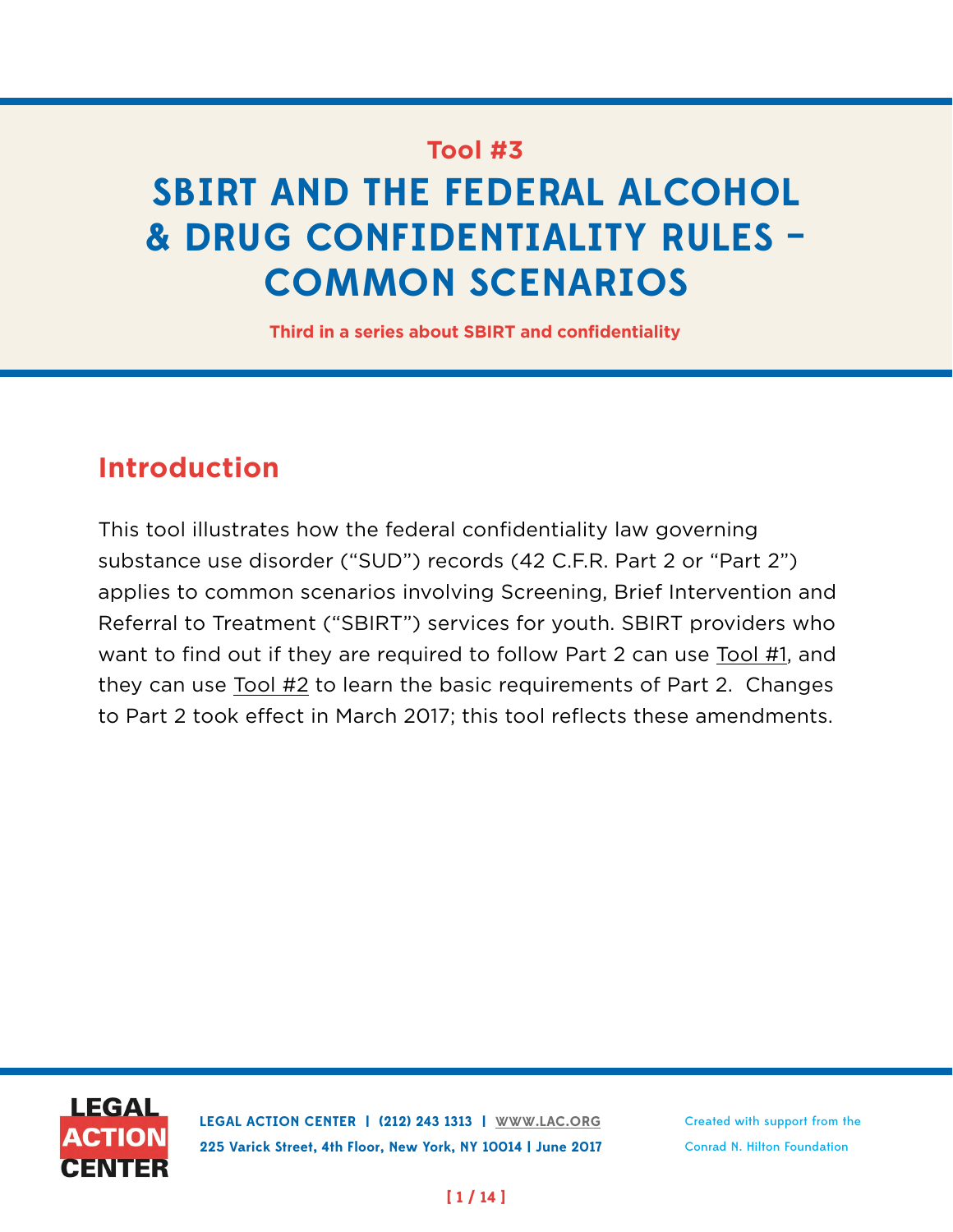## **SBIRT providers who** *are not* **covered by Part 2**

Many SBIRT providers are not covered by Part 2 because they do not meet the definition of a "Part 2 program" (see [Tool #1](https://lac.org/wp-content/uploads/2016/11/SBIRT_Tool1_FactSheet-1.pdf)). However, if they receive protected information from a Part 2 program, they will become what Part 2 calls a **"lawful holder"** of Part 2-protected information and will need to follow Part 2 with respect to that information. Such providers should read on for guidance.

SBIRT providers also may need to obtain information from Part 2 programs (for example, status reports about patients referred for treatment). The best way to obtain that information is with patient consent on a Part 2-compliant form. (See [Tool #2](https://lac.org/wp-content/uploads/2017/03/SBIRT_Tool2.pdf) and the discussion about consent forms on pages 4-5, below.)

## **SBIRT providers who** *are* **covered by Part 2**

When SBIRT services are provided by Part 2 programs, the SBIRT services are covered by Part 2 (see [Tool #1](https://lac.org/wp-content/uploads/2016/11/SBIRT_Tool1_FactSheet-1.pdf)). Below are helpful pointers for these SBIRT providers.

### **Relationship Between Part 2 and Other Laws**

Some SBIRT providers are required to follow the Health Insurance Portability and Accountability Act (HIPAA) and State privacy laws, in addition to Part 2. When more than one confidentiality law applies, providers generally must comply with the law that is more protective of privacy (usually, Part 2).

**EXAMPLE** A State law requires compliance with subpoenas for patient records in a civil case. But Part 2 only permits complying with such subpoenas if the patient signed a Part 2-compliant consent form, or a court issued a Part 2-compliant order authorizing that disclosure (see [Tool #2\)](https://lac.org/wp-content/uploads/2017/03/SBIRT_Tool2.pdf). In these cases, programs must comply with Part 2's stricter rule. They may not produce the subpoenaed records without patient consent or a court order issued under Part 2. But programs should not just ignore subpoenas. It is advisable to consult an attorney and/or the Legal Action Center's resources, listed at the end.

School-based SBIRT programs, which need to comply with the Family Educational Rights and Privacy Act (FERPA), can read page 8 for information about the interplay between FERPA and Part 2.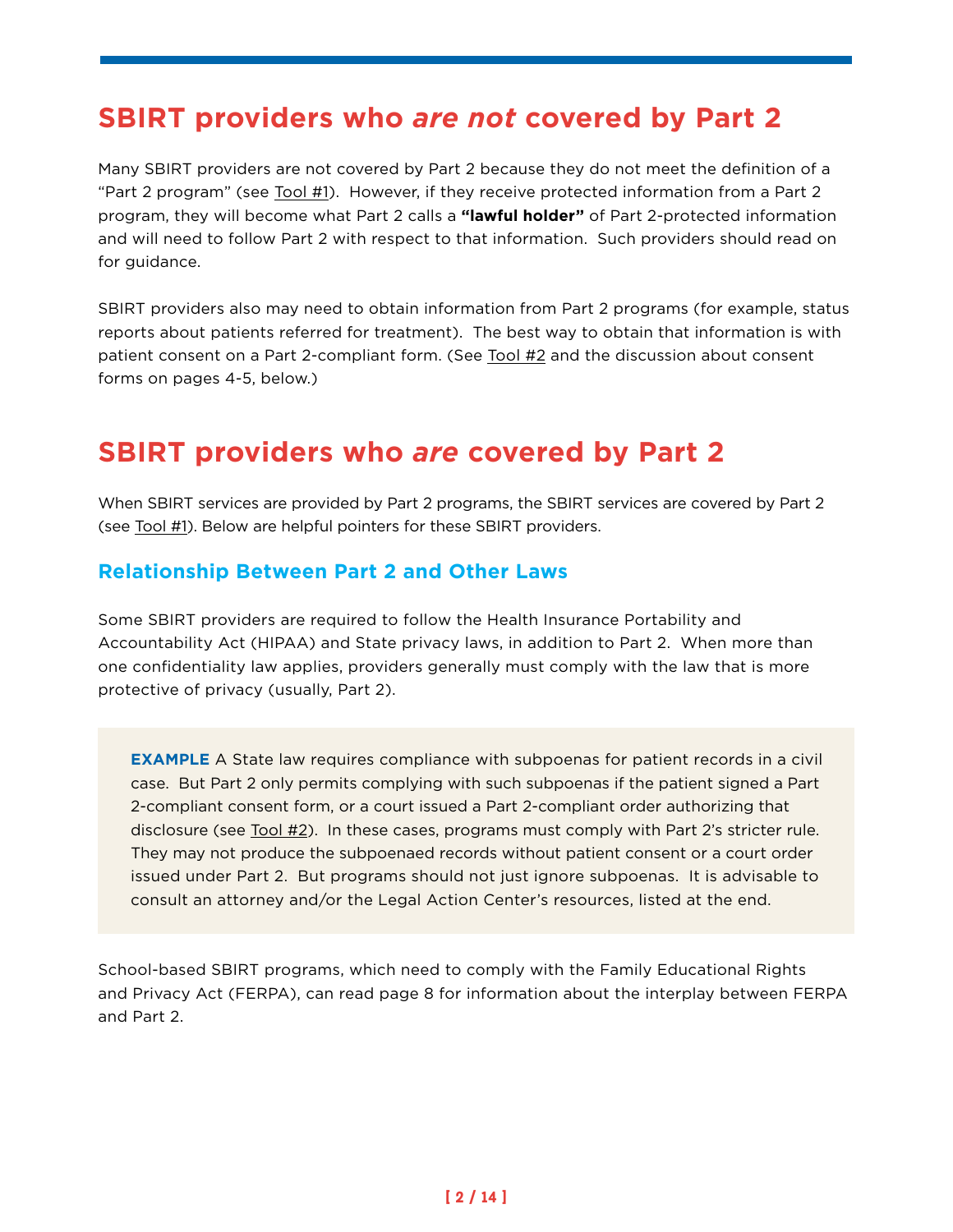## **Security of Records**

Both Part 2 programs and "lawful holders" of Part 2-protected information are required to have formal policies and procedures to "reasonably protect against unauthorized uses and disclosures of patient-identifying information." These policies and procedures must address both paper records (including transferring, removing, destroying, and securing them) and electronic records (including creating, receiving, using, maintaining, and transmitting the records). The policies and procedures also must address rendering patient-identifying information non-identifiable. More information is available in 42 CFR § 2.16 and at <https://www.federalregister.gov/d/2017-00719/p-444>.

### **Disclosures to Parents and Guardians**

Part 2 seeks to strike a balance between legitimate competing goals: on the one hand, adolescents need to feel safe seeking SUD treatment without fear of reprisal from parents; on the other hand, parents may want (and feel the right) to engage with their children's care. Accordingly, Part 2 requires programs to obtain a minor's consent on a Part 2-compliant form (see [Tool #2\)](https://lac.org/wp-content/uploads/2017/03/SBIRT_Tool2.pdf) before sharing protected SUD information with parents/guardians. This is true regardless of the minor's age. This means that the program may not even inform the parent/ guardian that a minor is receiving services from the Part 2 program without the minor's written consent. This is true even if the parent knows that the minor is receiving SBIRT and/or has already spoken to the program about their minor child.

 **EXAMPLE** An SBIRT provider covered by Part 2 wants to inform a 14-year old's parent that the teen has received a referral for treatment, following motivational counseling. The teen does not want her parent notified. The provider may not notify the parent without the minor's written consent. This is true even if the parent and provider previously spoke about the parent's concerns related to the teen's alcohol use.

When a parent/guardian accompanies a minor child to a visit, SBIRT providers should take measures to ensure that minors have privacy. For example, it would be a good practice to provide minors with a private space in which to fill out an initial screening questionnaire.

## **Parental or Guardian Consent for SBIRT**

The need for parental consent for anyone to provide SBIRT services to a minor depends on State law (not Part 2). To find out a State's applicable law, SBIRT providers can ask the State agency that oversees SUD prevention and treatment. If State law requires parental consent for a minor's health care, the provider still needs to get the minor's consent (see "Consent form strategies," below) in order to contact the parent.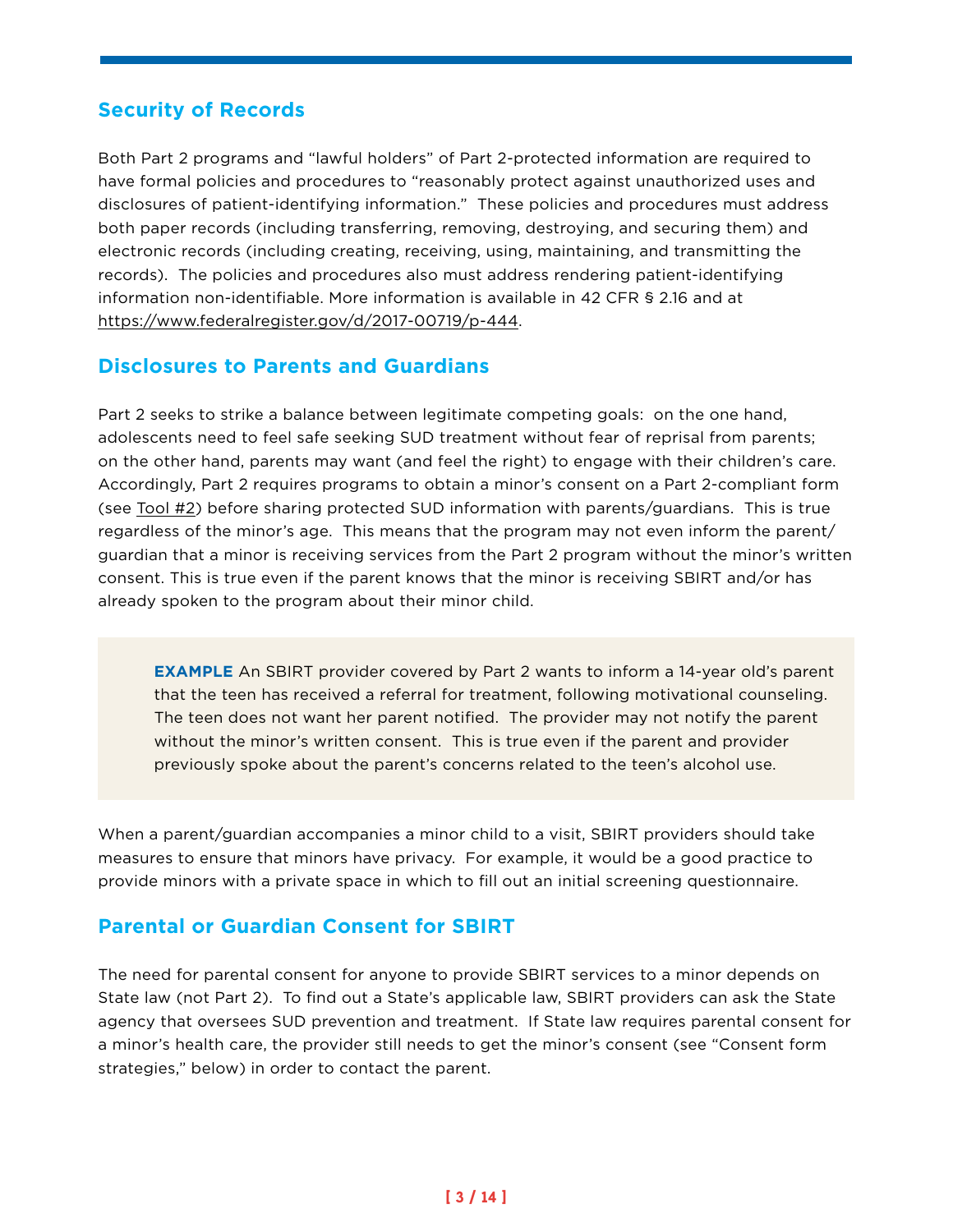### **Consent Form Strategies**

The basic requirements for Part 2-compliant consent forms are in [Tool #2](https://lac.org/wp-content/uploads/2017/03/SBIRT_Tool2.pdf). Below are some additional strategies related to minors.

**Who signs the form?** The minor always must sign a consent form authorizing disclosure of the minor's information. The program may not rely on a parent/guardian signature instead. The parent or guardian must also sign if parental consent was required under State law to provide SBIRT (see "Parental or guardian consent for SBIRT," above).

**EXAMPLE** State X does not require parental consent to provide SBIRT to a minor. Therefore, only the minor's signature – not the parent/guardian's – is required on a consent form authorizing disclosure of the minor's protected SUD information. By contrast, State Z requires parental consent to provide SBIRT. In State Z, both the minor's and parent's signatures are required to authorize disclosure of the minor's protected SUD information.

**Thinking ahead: getting consent**. It may be helpful to ask minors to sign consent forms when they first seek SBIRT services so that consent is in place when needed. For example, if the minor faces a serious risk that is not a "medical emergency," the program may want to inform an appropriate person – such as a parent, another relative, a school counselor or clergy. The SBIRT program could have the minor patient sign consent at the first visit, authorizing disclosure to a parent or other responsible adult in the case of a serious risk to the minor's health or well-being.

**Describing the recipient.** There are several ways to describe the recipient of Part 2-protected information on the consent form, depending on whether the recipient has a "treating provider relationship" with the client, is a third-party payer, or is another type of recipient.

T**reating providers.** A treating provider relationship exists when the patient receives (or agrees or is legally required to receive) and the provider provides (or agrees to provide) consultation, diagnosis, evaluation, and/or treatment for any health condition. An in-person encounter is not necessary to establish a treating provider relationship. Recipients with a "treating provider relationship" can be described by listing their names (either individuals or entities) or, in certain circumstances, by using a general designation (see below for more about general designations).

 **EXAMPLE** A Part 2-covered SBIRT provider asks a patient to sign a consent form authorizing disclosure of protected information to "Downtown Hospital" and "Grey Behavioral Healthcare Network" – both of which are treating the patient. The names of the entities are sufficient (no need to name an individual) because these entities have a treating provider relationship with the minor.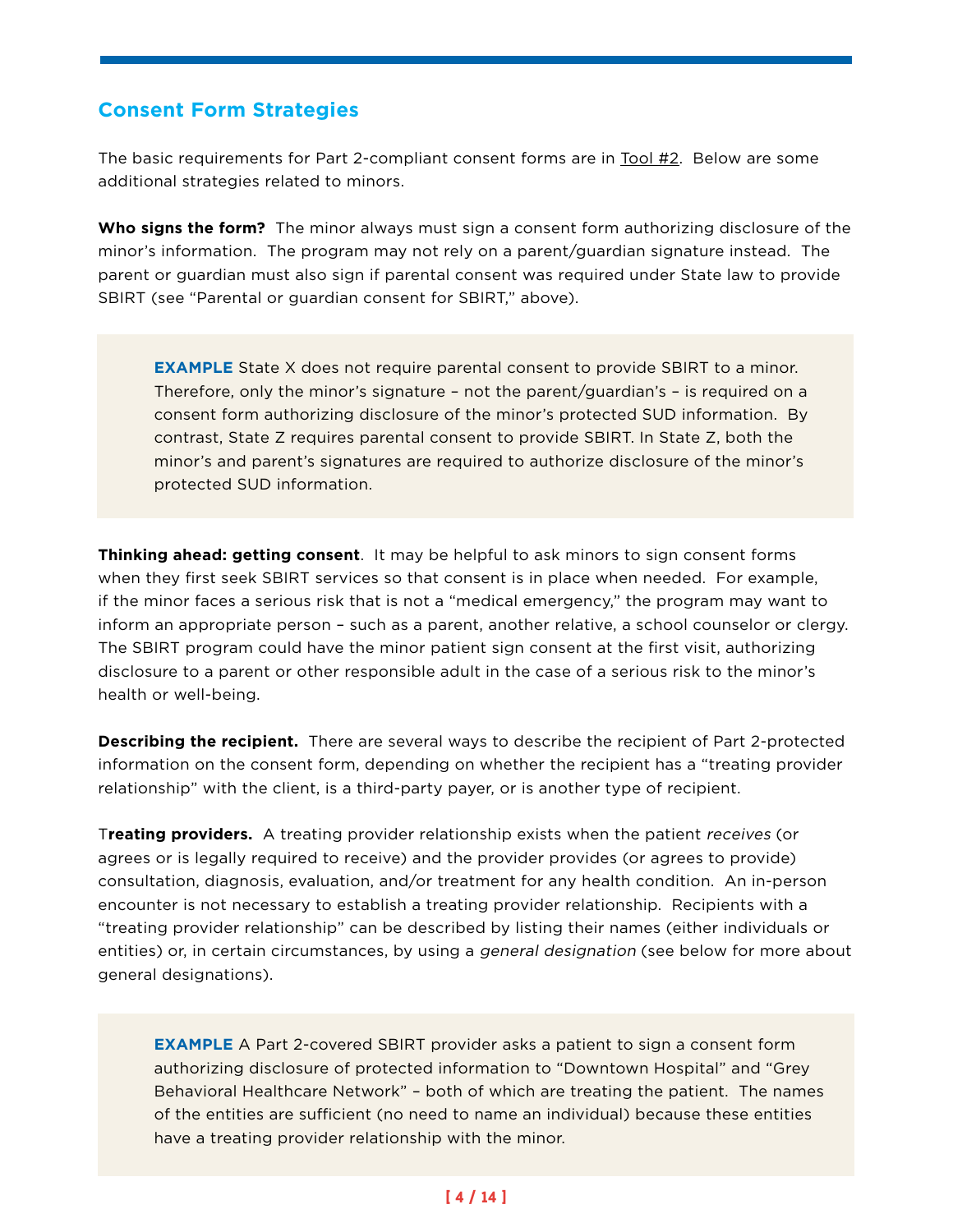Consent forms may also use a "general designation" to describe a group of individuals or entities who have a treating provider relationship with the patient (such as "all my treating providers") and who are participants in a larger, non-treating provider entity (such as a health information exchange). In this situation, both the non-treating provider entity and the group of treating provider recipients (individuals or entities) must be listed on the consent form.

**EXAMPLE** Any Emergency Department where I am admitted (*general designation*) of entity with treating provider relationship) that participates in Blue Island Health Information Exchange (entity without treating provider relationship).

 **EXAMPLE** All my treating providers (general designation of individuals with treating provider relationship) who participate in Blue Island Health Information Exchange and Uptown Accountable Care Organization (entities without treating provider relationships).

When using a general designation, the consent form must include a statement that the patient has the right to receive, upon request, a list of entities to which their information has been disclosed under the general designation.

When the recipient does not have a treating provider relationship with the patient and is not a third-party payer, there are two ways the consent form may describe the recipient. The first option is to name individual recipient(s) (for example, "John Smith"). The second option is to name a non-treating provider entity (like a health information exchange) together with participants in that entity who are permitted to receive the information. There are three permissible ways to describe the participants: (1) names of individuals; (2) names of entities who have a treating provider relationship; or (3) a general designation of participants who have a treating provider relationship. Sample consent form language is included in the sections below on "SBIRT in particular settings."

### **Disclosures to Third-Party Payers**

Disclosures to third-party payers for billing purposes always require the minor patient's written consent. This is true even for pre-authorizations. If State law requires parent/guardian consent to provide SBIRT, then the parent/guardian must also sign the form consenting to disclosures to the third-party payer. The consent form can list the name of the third-party payer entity and does not need to specify an individual. For example, it is permissible to authorize disclosure to "XYZ Health insurance Company."

For minors who do not want their parent/guardian to know that they received SBIRT services, payment can be challenging. The third-party payer might redisclose SUD-related billing codes to a parent/guardian—for example, when sending an Explanation of Benefits to the parent.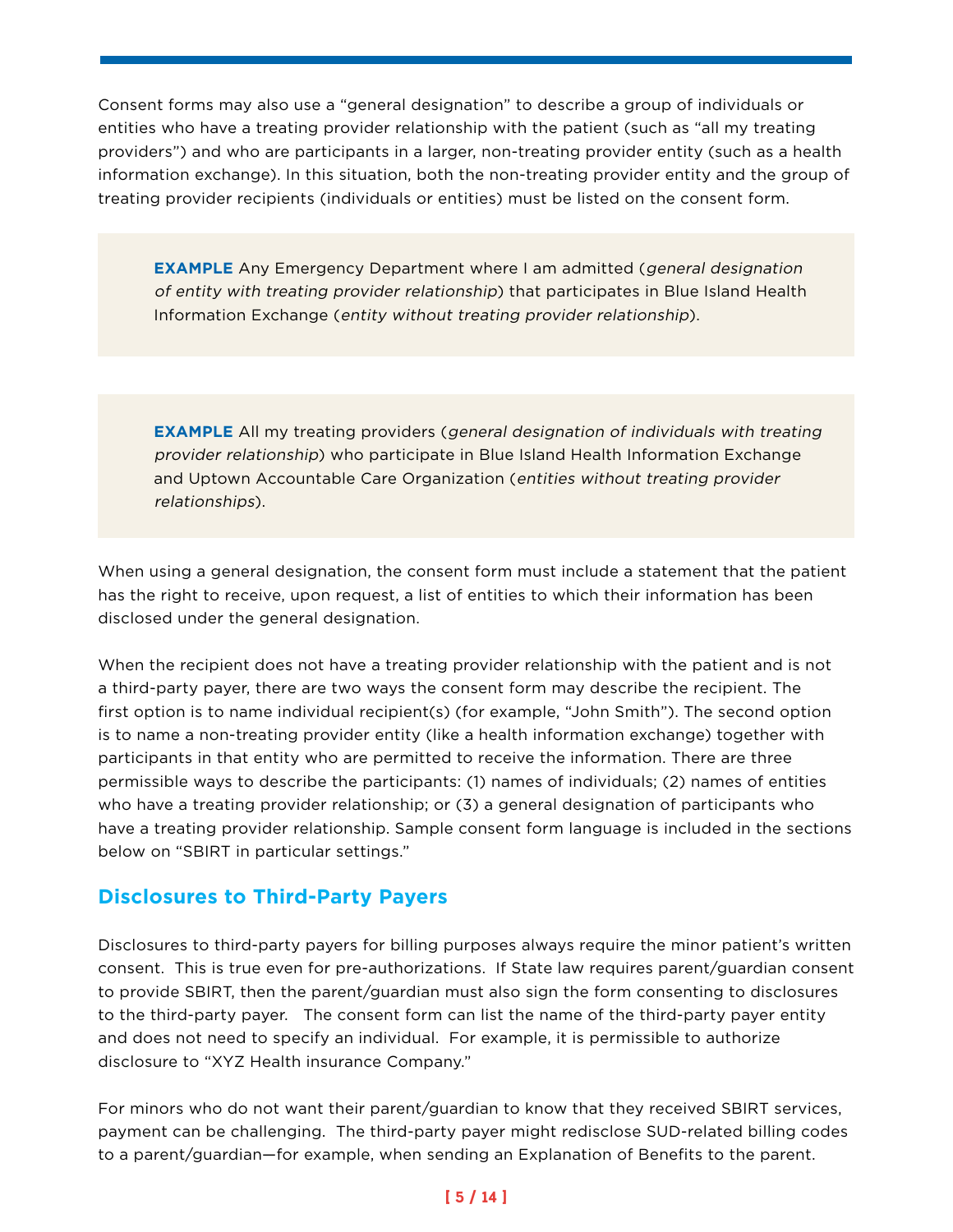(Part 2 requires patient consent for that re-disclosure, but insurers might not always comply with that requirement.) Providers might want to take that into consideration when deciding which billing codes to use. If minors do not want their parent/guardian to know they are receiving SUD services, providers may want to let minors know that total confidentiality from parents may not be possible because the insurer might give their parents information about their SUD services.

## **SBIRT in particular settings**

### **SBIRT in Schools**

#### **Are a school's SBIRT services covered by Part 2?**

Many, if not most, SBIRT providers in schools are not covered by Part 2. This is because Part 2 only applies when SBIRT is provided within a federally-assisted "program" (known as a "Part 2 program") (see <u>[Tool #1](https://lac.org/wp-content/uploads/2016/11/SBIRT_Tool1_FactSheet-1.pdf)</u>). Part 2 does not apply if SBIRT is the only SUD service provided, or if the provider does not otherwise meet the definition of a Part 2 program.

**EXAMPLE** A federally qualified health center (FQHC) runs a school health clinic. Several employees of the clinic provide SBIRT, but they do not provide other SUDrelated services. These SBIRT services are not covered by Part 2 because they are not being provided by a Part 2 program. FQHCs are general medical facilities, which are only covered by Part 2 if they have an identified unit that provides and holds itself out as providing SUD diagnosis, treatment or referral for treatment, or medical personnel whose primary function is the provision of those services and who are so identified (see [Tool #1\)](https://lac.org/wp-content/uploads/2016/11/SBIRT_Tool1_FactSheet-1.pdf). Neither is the case here.

**EXAMPLE** An FQHC runs a health clinic in a school. The clinic has one counselor whose sole job is to provide SBIRT and SUD treatment. These SBIRT services are covered by Part 2 because they are being provided within a Part 2 program. The individual counselor is the Part 2 program because s/he provides and holds herself out as providing SUD treatment and is federally assisted (see [Tool #1\)](https://lac.org/wp-content/uploads/2016/11/SBIRT_Tool1_FactSheet-1.pdf). This is different from the prior example, where the SBIRT providers only provided SBIRT and no other SUD services. The counselor is a one-person "Part 2 program" within the FQHC (and school).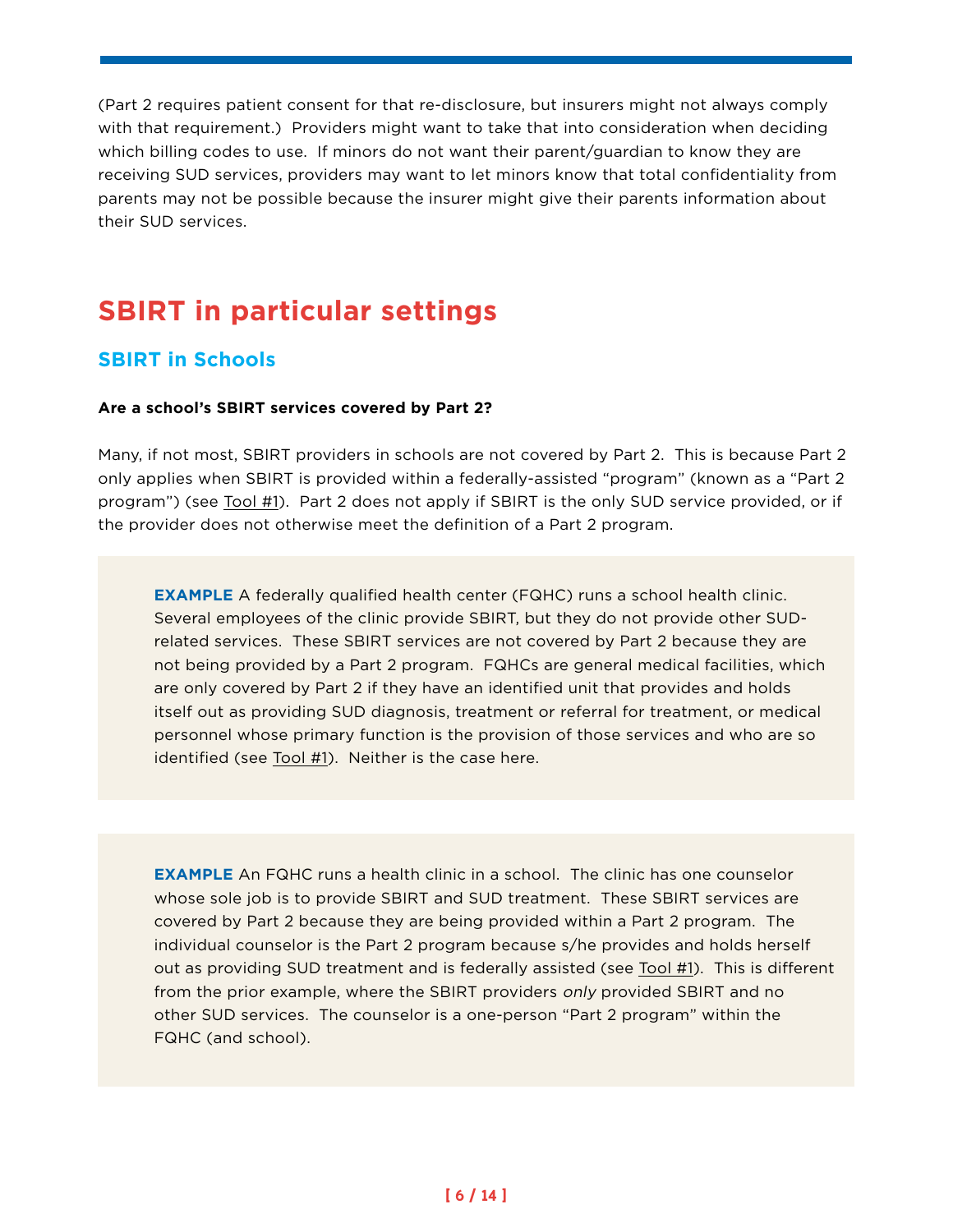**EXAMPLE** A local Part 2-covered SUD treatment program assigns a counselor to work in a school. That counselor provides both SBIRT and SUD treatment at the school. These SBIRT services are covered by Part 2 because the counselor is providing them in her capacity as an employee of a Part 2 program. Even if the counselor provided only SBIRT (not treatment) at the school, the services would be covered by Part 2.

**EXAMPLE** A school's Student Assistance Program (SAP) operates as a team (by including a guidance counselor, nurse, and representative from the teaching staff). The SAP provides SBIRT as well as SUD diagnosis and referral for treatment. The SAP is a Part 2 program because it provides and holds itself out as providing SUD diagnosis and referral for treatment and is federally assisted (through its non-profit status). The SBIRT services are subject to Part 2 because they are provided by a Part 2 program.

#### **Disclosures to teachers, administrators and health personnel**

A school-based program's ability to communicate Part 2-protected information with teachers, administrators, and other health personnel depends on the structure of the program. Some schools use a team-based approach, where the Student Assistance Program (SAP) includes the SUD counselor as well as a nurse and/or teacher. In these cases, members of the SAP may share protected SUD information with each other under the "internal communications" exception (see [Tool #2\)](https://lac.org/wp-content/uploads/2017/03/SBIRT_Tool2.pdf).

For both team-based and other types of programs, options for sharing Part 2-protected information with people outside the program include:

- Using the "internal communications" exception to disclose protected SUD information to entities with "administrative control" over the program, such as the principal, when necessary for the provision of SUD services. For example, the SBIRT program could communicate limited information to the principal to obtain permission for students to attend the program. But protected information may not be shared with the principal for purposes of disciplinary action. Neither may the principal redisclose the protected SUD information except as authorized by Part 2.
- Getting the student's (patient's) consent on a Part 2-compliant form. If the State also requires parental consent for the SBIRT services, then the parent must also sign the consent form (see "Disclosures to parents and guardians" on page 3). Consent forms may be drafted to include multiple recipients, and must include a stated date, event, or condition upon which they will expire (e.g., "upon completion of SBIRT services" or "end of school year"). Part 2-covered SBIRT providers should remember to provide the notice prohibiting re-disclosure whenever they disclose patient information pursuant to the patient's consent (see [Tool #2](https://lac.org/wp-content/uploads/2017/03/SBIRT_Tool2.pdf)).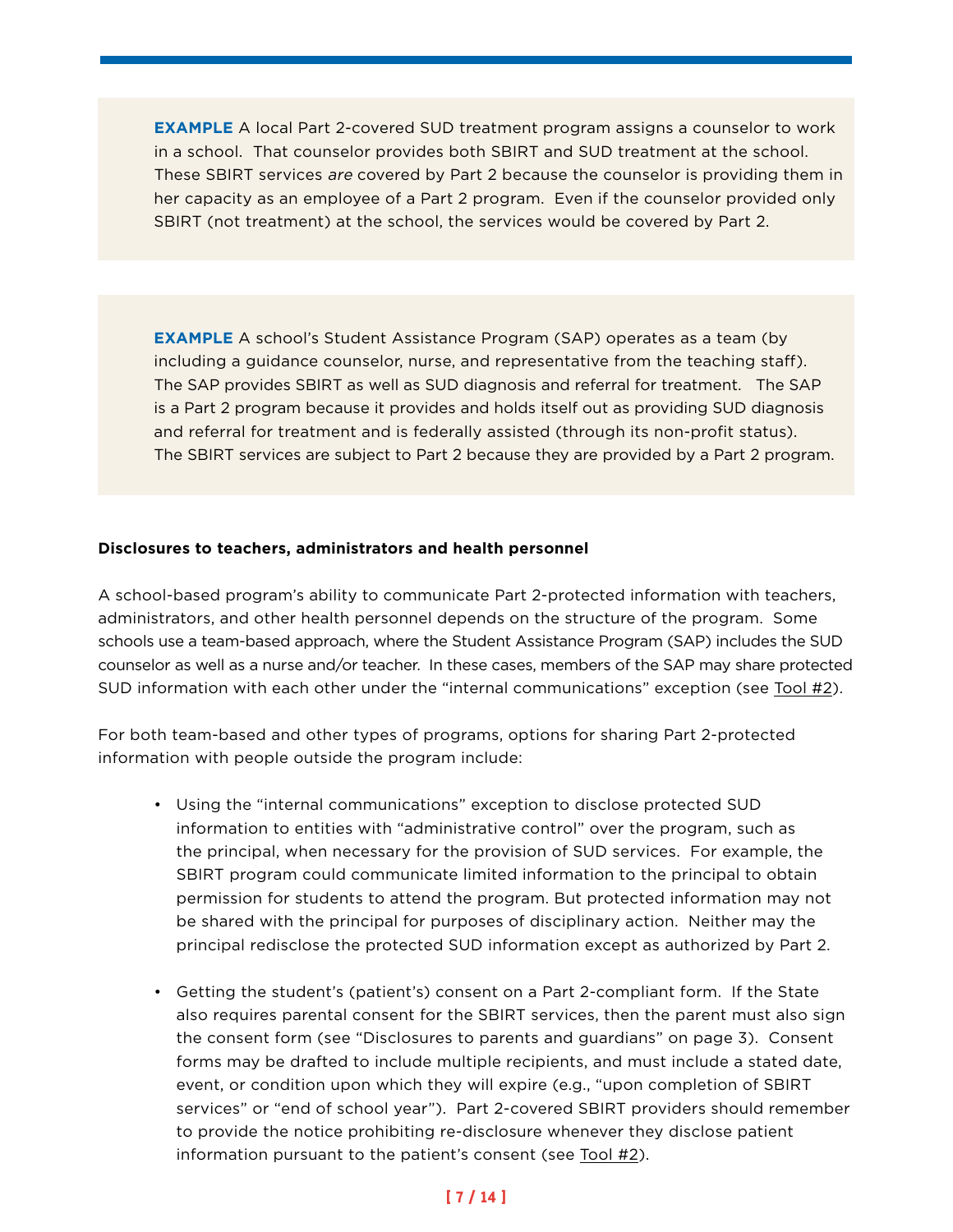#### **Health emergencies**

Part 2-covered SBIRT providers may learn of a student's high-risk behavior, such as heroin use combined with alcohol use. If the provider believes it is clinically or ethically important to disclose this information to others, there are options:

- **Consent.** With patient consent on a Part 2-compliant form, the provider could disclose this information to parents, medical personnel, or others in the school. The provider must also provide the notice prohibiting re-disclosure to any recipients of the information.
- **Medical emergency.** Part 2 permits disclosures to medical personnel (but not parents, schools, or others) "to the extent necessary to meet a bona fide medical emergency in which the patient's prior informed consent cannot be obtained." Because Part 2 was amended in March 2017, the precise definition of "bona fide medical emergency" has yet to unfold. The federal government may issue guidance, so please check the Legal Action Centers' confidentiality resources and/or subscribe to receive updates (see page 14). Following a disclosure in a medical emergency, the Part 2 program must document the name and affiliation of the medical personnel receiving the information, name of individual making the disclosure, date and time of the disclosure, and nature of the emergency.

#### **Disclosures to law enforcement, juvenile justice agencies, or for school discipline**

SBIRT providers may learn that a student is engaging in illegal conduct, such as selling drugs or driving while intoxicated. Part 2 only permits the disclosure of this information to the school administration or to law enforcement in three circumstances: (1) without disclosing that the student has an SUD or is receiving SUD services (this may be possible if the SBIRT provider also sees students without SUDs), (2) with a court order issued under Part 2, or (3) if the crime was committed (or threatened) on "program" premises (i.e., the program within the school) or against program personnel.

SBIRT providers – including those who work in Part 2 programs – may be asked to make progress reports to the juvenile justice system. If the SBIRT provider is covered by Part 2, they could do so with patient consent on a Part 2-compliant form. Note, however, that no Part 2-protected information could be used to initiate or substantiate any new charges without a court order issued under Part 2.

#### **Disclosures to parents and guardians**

The discussion about parents and guardians on page 3 also applies in school-based settings. The main difference is the Family Educational Rights and Privacy Act (FERPA). This federal law gives parents of students under age 18 the right to inspect and review their children's written educational records, upon request. Unfortunately, FERPA sometimes conflicts with Part 2. One way to avoid conflicts between the two laws is to minimize the SUD information entered into written records, knowing that parents have legal access to it. Another way is to seek student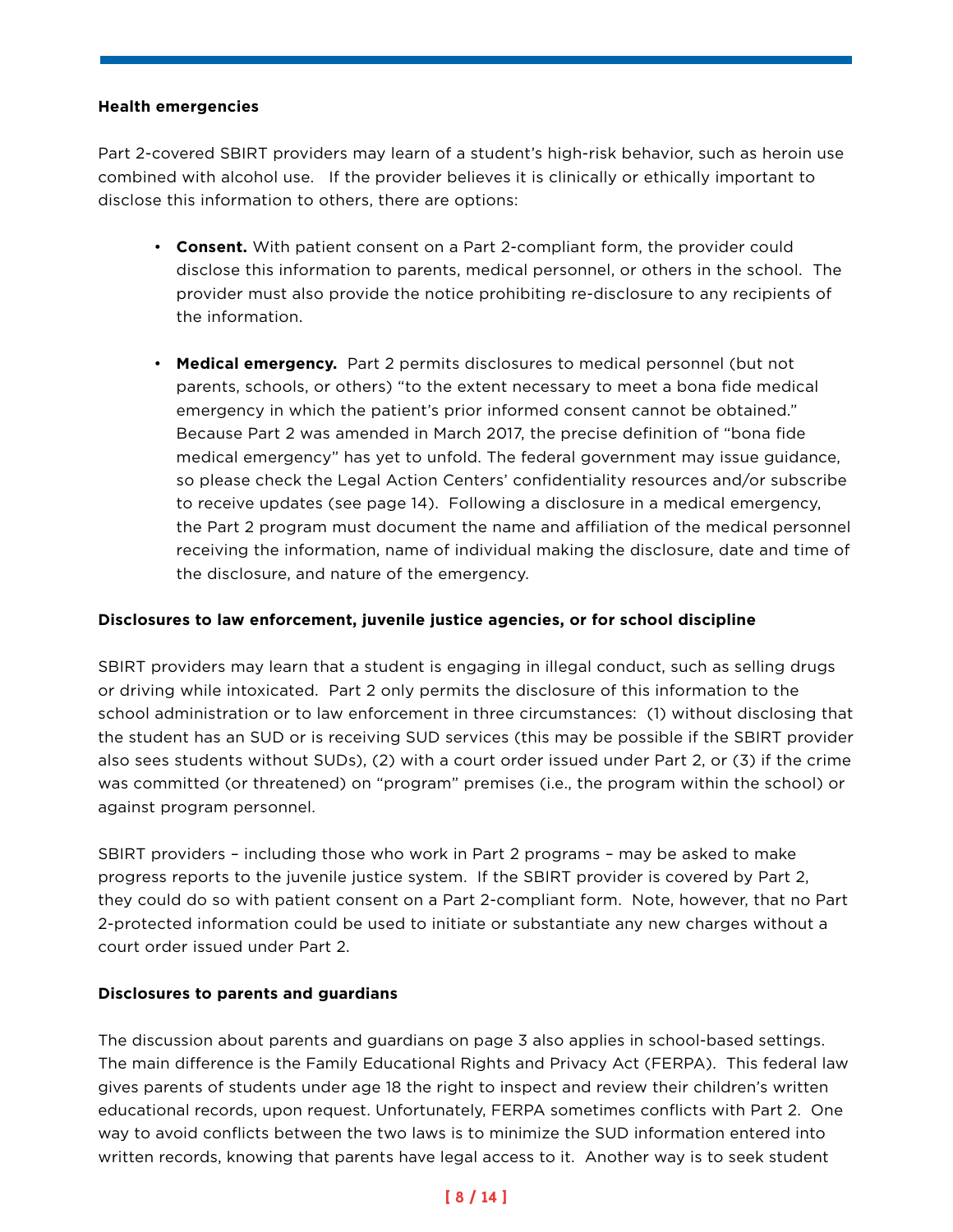consent if a parent requests a student's written SBIRT records. The consent can specify that disclosure is only authorized to parents "who make requests under the Family Educational Rights and Privacy Act (FERPA)." This will give the student added assurance that disclosure will only be made if a parent makes a specific request under federal law. Bear in mind, however, that students do have the right to revoke their consent at any time.

#### **A note for SBIRT providers not covered by Part 2**

School SBIRT providers who are not covered by Part 2 may occasionally become "lawful holders" of protected SUD information. For example, they may acquire protected SUD information from Part 2-covered SUD treatment programs to which they have referred students. In such circumstances, the SBIRT program should flag that information in the student's file in some way—for example, printing information received from the SUD program on a different color of paper—to indicate that it contains Part 2-protected information. The purpose of flagging the Part 2-protected information in the student's file is to ensure that it is not inadvertently re-disclosed to third parties in violation of Part 2. Also note that Part 2 requires "lawful holders" to have security policies and procedures (see page 3).

## **SBIRT in Juvenile Justice Settings**

#### **Are the SBIRT services covered by Part 2?**

SBIRT services in juvenile justice settings often will not be subject to Part 2. As discussed in [Tool #1,](https://lac.org/wp-content/uploads/2016/11/SBIRT_Tool1_FactSheet-1.pdf) Part 2 only applies to SBIRT services that are provided within a Part 2 program. Following are some illustrative examples.

 **EXAMPLE** A contracted health care provider runs a general health program at a juvenile justice facility. The health care provider is not a Part 2 program because it is a general medical facility; it does not have an identified unit that provides and holds itself as out as providing SUD diagnosis, treatment, or referral, and does not have personnel whose primary function is the provision of those services. The health care provider has several staff people providing SBIRT. These SBIRT services are not covered by Part 2 because, as noted, the health care provider is not a Part 2 program and neither are the individuals providing SBIRT (they only provide SBIRT).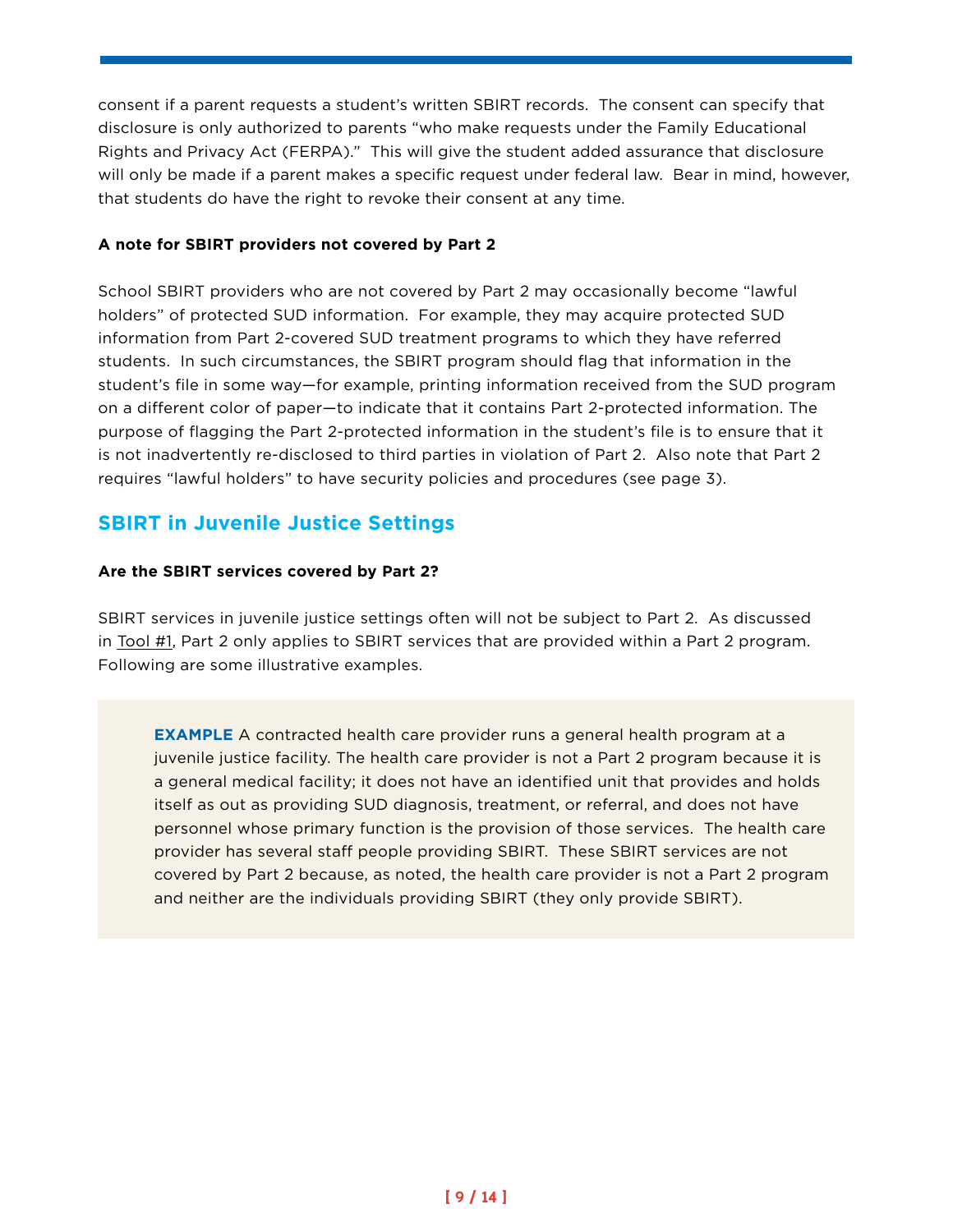**EXAMPLE** A juvenile justice agency runs a general health program at a juvenile justice facility. The health care program has one counselor whose sole job is to provide SBIRT and SUD treatment. The counselor is a one-person Part 2 program because his primary function is the provision of SUD treatment and he is identified as such. These SBIRT services are covered by Part 2 because they are being provided by a Part 2 program (the individual counselor). This is different from the previous example, where SBIRT was the only SUD service provided. In this second example, the counselor also provides treatment.

 **EXAMPLE** A local Part 2-covered program contracts with a juvenile justice agency to operate a SUD program for juvenile-justice involved minors. A counselor from the program comes to the juvenile justice facility to provide both SBIRT and SUD treatment. These SBIRT services are covered by Part 2 because they are being provided by a Part 2 program. Even if the counselor provided only SBIRT (not treatment) at the facility, the services would be covered by Part 2 because they are provided by a Part 2 program.

 **EXAMPLE** As part of a pre-arrest diversion program, a probation officer conducts SBIRT but does not provide any other substance use services. These SBIRT services are not covered by Part 2 because the probation officer is not a Part 2 program. This is because the probation officer only provides SBIRT. This is different from the second example on page 6, where the individual employed by the FQHC provided SBIRT and treatment.

 **EXAMPLE** A juvenile justice agency employs a person who provides SBIRT as well as screening for mental illness at an assessment center where youth are brought after contact with the police. This employee is not a Part 2 program because – like the probation officer in the prior example – this person does not provide any SUD services besides SBIRT. These SBIRT services, therefore, are not covered by Part 2.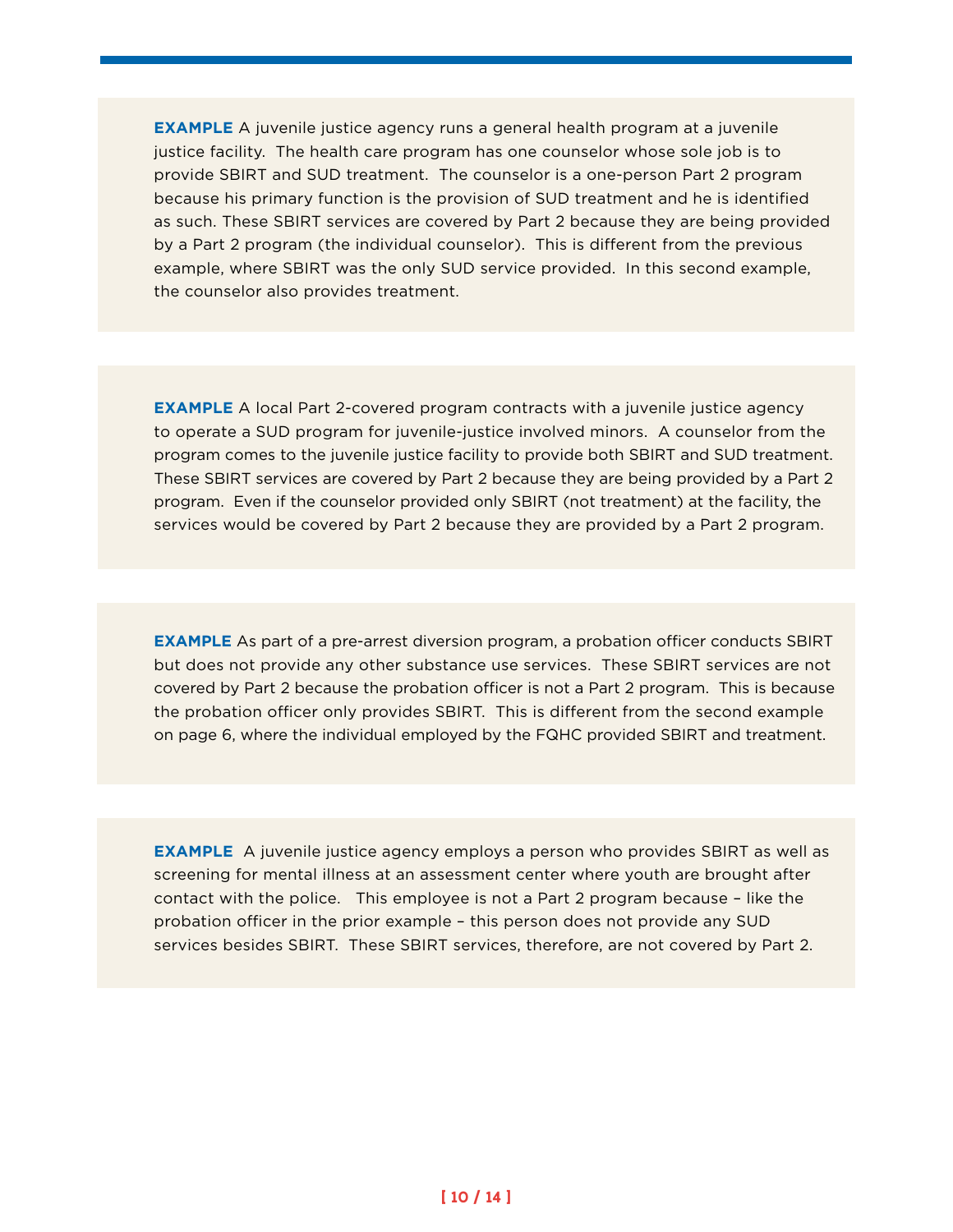#### **Disclosures to others within the juvenile justice system**

Part 2-covered SBIRT providers within a juvenile justice agency or system may need to share protected SUD information with others within the agency, or with courts, probation, other juvenile justice officials, and/or social service or health care providers involved with the youth. The balance between protecting patient privacy and sharing information for collaboration is particularly delicate in the juvenile justice system, given the harsh consequences that can result from disclosure. There are two important principals to bear in mind. First, Part 2 prohibits using protected SUD information to bring or substantiate criminal charges. Therefore, the fact that a minor participated in SBIRT or SUD treatment cannot be used as evidence in a future criminal case. Second, Part 2 programs that share protected SUD information with anyone – in the juvenile justice system or otherwise – must limit disclosures to the minimum amount of information necessary to carry out the purpose of the disclosure. For example, in reporting to a court that a juvenile has followed through with a referral to treatment, the SBIRT provider may not also disclose confidential communications; they are not necessary for the purpose of the disclosure (confirming follow-through for the referral).

Options for sharing protected SUD information in a juvenile justice context are listed below.

- **Consent.** Getting the youth's consent on a Part 2-compliant form is the best vehicle for these disclosures; the main limitations to consent are that people have the right to revoke consent, and disclosures made pursuant to consent cannot be used for criminal investigation or prosecution. On the plus side, the consent form can list multiple parties and be multi-directional (allowing disclosure among and between the parties listed). When drafting consent forms, it is helpful to include all necessary parties, provided they all need access to similar information for the same purpose. Per the 2017 amendments to Part 2, recipients on a consent form must be listed by name unless they have a treating provider relationship or are a third-party payer. If an entity does not have a treating provider relationship and is not a third-party payer, the form can list the entity (e.g., "probation department") but then must also list at least one individual. These are just some of the ways the form can describe the recipient(s):
	- o "John Smith";
	- o "John Smith, my probation officer";
	- o "John Smith, my probation officer, at Acorn County Probation Department"; and
	- o "John Smith at Acorn County Probation Department; Mary Jones, Marla Hill, and Maple Valley High School."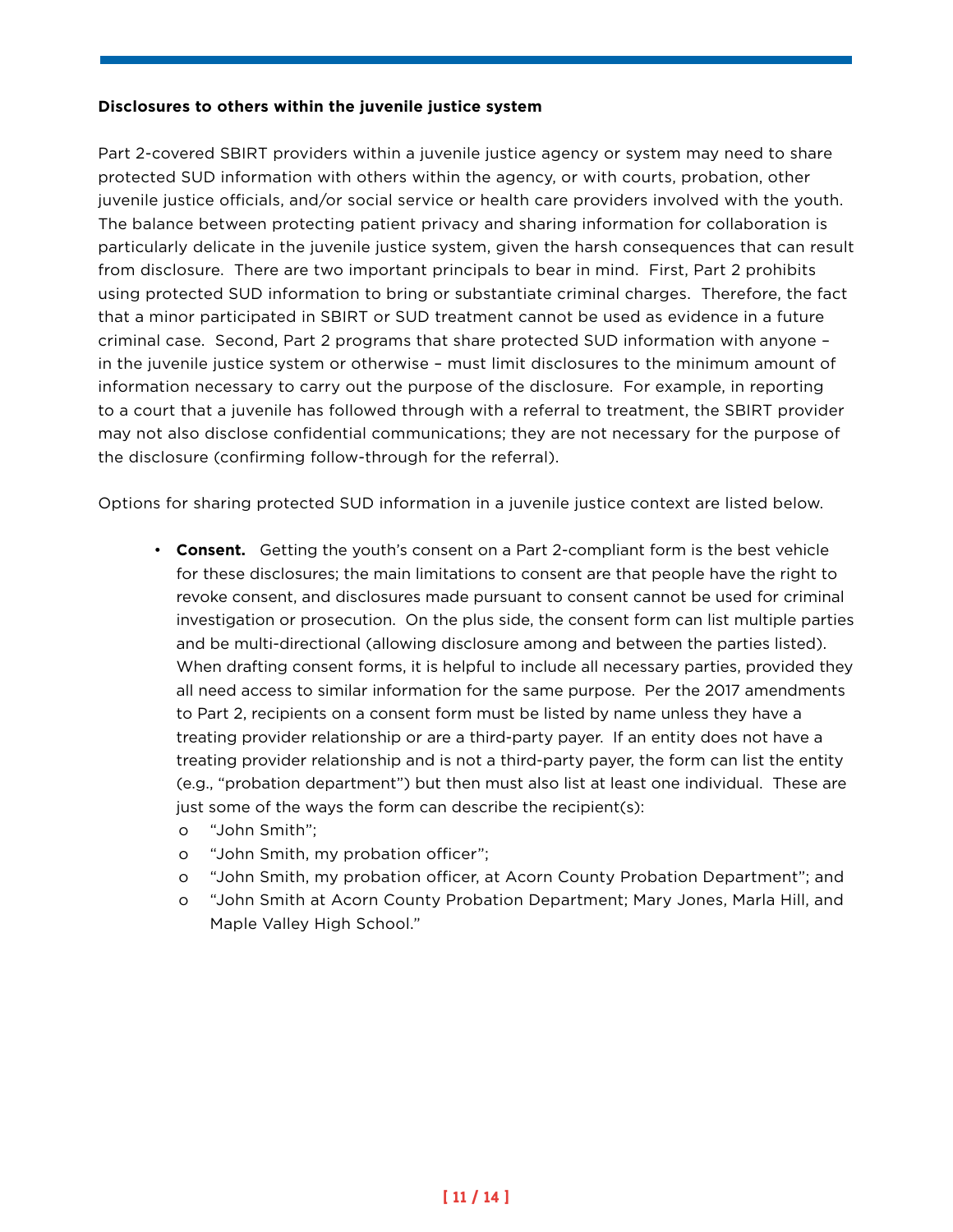The form must also list how much and what kind of information will be disclosed, including an "explicit description" of the SUD information to be disclosed. Therefore, the form may not authorize disclosure of "all my health information." An example of an appropriate description is "my attendance and progress reports, including SUD information."

- **Internal communications.** SBIRT providers may disclose protected SUD information to other people in the Part 2 program who need it for the provision of SUD services. They may also disclose it to an entity with administrative control over the program, for example, a central billing office.
- **Medical emergency.** SBIRT providers may learn of a youth's high-risk behavior that puts the youth at immediate risk. If the provider believes it is clinically or ethically important to disclose this information to others, and the youth's consent cannot be obtained, disclosure is allowed to medical personnel "to the extent necessary to meet a bona fide medical emergency." (See discussion on page 8.)
- **Court order.** SBIRT providers rarely would need to seek a court order under Part 2 to disclose information because consent, internal communications, and medical emergency cover most required communications. However, if consent cannot be obtained, or is revoked, and no other exception applies, SBIRT providers could seek a Part 2-compliant court order permitting them to make the disclosure (see [Tool #2](https://lac.org/wp-content/uploads/2017/03/SBIRT_Tool2.pdf)).

#### **A note for SBIRT providers not covered by Part 2**

SBIRT providers in juvenile justice settings who are not covered by Part 2 may occasionally become "lawful holders" of protected SUD information. For example, they may acquire protected SUD information from Part 2-covered SUD treatment programs to which they have referred youth. As in school-based settings, the SBIRT provider should flag that information in the youth's file in some way to indicate that it contains Part 2-protected information and avoid inadvertent re-disclosure to third parties in violation of Part 2. Also note that Part 2 requires "lawful holders" to have security policies and procedures (see page 3).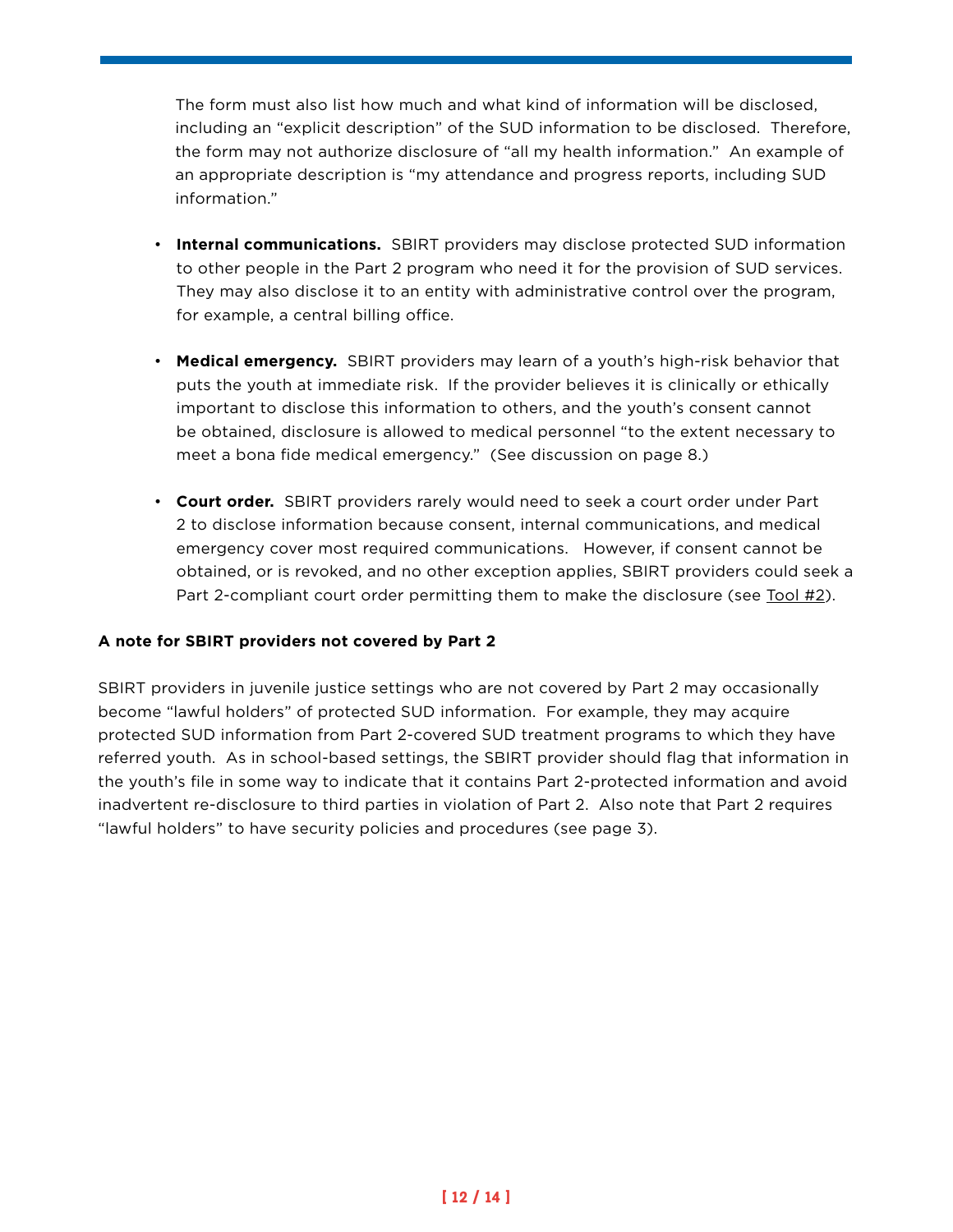## **SBIRT in Primary Care and Integrated Health Settings**

#### **Are the SBIRT services covered by Part 2?**

SBIRT providers in primary care settings often are not covered by Part 2. As discussed in [Tool #1](https://lac.org/wp-content/uploads/2016/11/SBIRT_Tool1_FactSheet-1.pdf), Part 2 only applies to SBIRT services that are provided within a Part 2 program. Most primary care practices are not Part 2 programs. (They would only be a Part 2 program if they had a unit that provided and held itself out as providing SUD diagnosis, treatment, or referral for treatment or if they had personnel whose primary function was to provide those services and were identified as such.)

 **EXAMPLE** Primary Care Ltd. provides primary care for adolescents. All of its physicians conduct SBIRT. Primary Care Ltd. does not provide any other SUD services. Primary Care Ltd. is not a Part 2 program because it does not provide and hold itself out as providing SUD diagnosis, treatment, and referral for treatment (see [Tool #1](https://lac.org/wp-content/uploads/2016/11/SBIRT_Tool1_FactSheet-1.pdf)). Its SBIRT services, therefore, are not subject to Part 2 because they are not being provided by a Part 2 program.

SBIRT providers may be co-located in integrated settings, such as a federally qualified health center (FQHC), behavioral health program, or hospital. If the SBIRT services are provided within a Part 2 program, then Part 2 would apply to the SBIRT services.

 **EXAMPLE** An FQHC provides various health services, including primary care, mental health care, and SUD treatment. Of these three units, only the SUD treatment unit meets the definition of a Part 2 program. Providers in all three units conduct SBIRT. Because the SUD treatment unit is the only Part 2 program at the FQHC, only the SBIRT services provided by the SUD treatment unit are covered by Part 2. SBIRT services provided by units that are not Part 2 programs are not covered by Part 2.

**EXAMPLE** A behavioral health program is a Part 2 program because it provides and holds itself as providing SUD diagnosis, treatment, and referral for treatment as well as mental health services; it also is federally assisted. Designated staff in the mental health unit provide SBIRT. These SBIRT services are covered by Part 2 because they are provided by a Part 2 program.